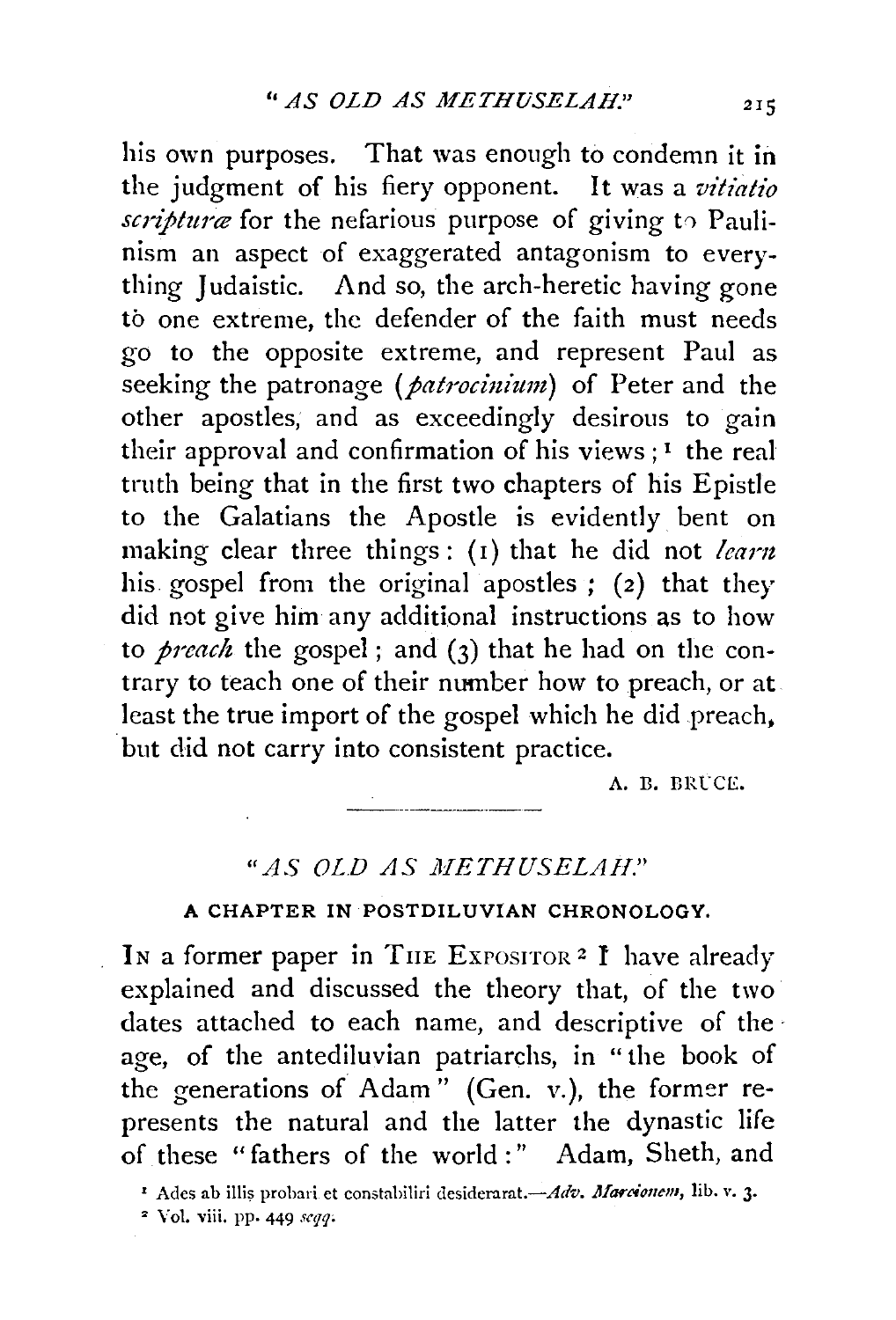Enosh, living 130, 105, and 90 years respectively, while their sheikships, under these patronymics, extended in each case to many centuries. The Bible gives the parallel case of Pharaoh, whose reign under that title covers a period in scripture history of upwards of 1400 years. "God called *their* name Adam" (Gen. v. 2). The average term of human life, notwithstanding its innate and tried depravity, was not to be curtailed, but continued at  $120$  years (Gen. vi. 3). The names preserved are of those only who built cities and founded kingdoms, and are thus distinguished from other " sons and daughters," who did not. And, finally, the unmistakable marks of age in their immediate postdiluvian successors, such as Abraham, Isaac, and Jacob, at even a hundred years, although, according to the common theory, they must have been contemporaries with Noah and his sons, lend weight and credibility to the hypothesis that the average from the beginning was I 20 years. " How can we tell," asks Dean Alford in his pbsthumous work on Genesis, "what difference in conventional ways of reckoning, at present untraceable by us, may have assigned to Noah and Abraham, who were contemporaries during 58 years, to the former a life of 950 years, to the latter a life of  $175$  years ?" Here we have plainly enough expressed, by one of the most industrious critical scholars of the age, a clear m\_isgiving as to the accuracy of the common interpretation, and a hint as to the direction in which a truer solution may possibly be found. Professor Rask, of Copenhagen, suggests that the "years," *mmi, amm!i,* may be reckoned as *circles* of months, and thus reduced to the limits of credibility. But, as Bishop Colenso has justly pointed out in his recent volume, *The Pentalcuch and*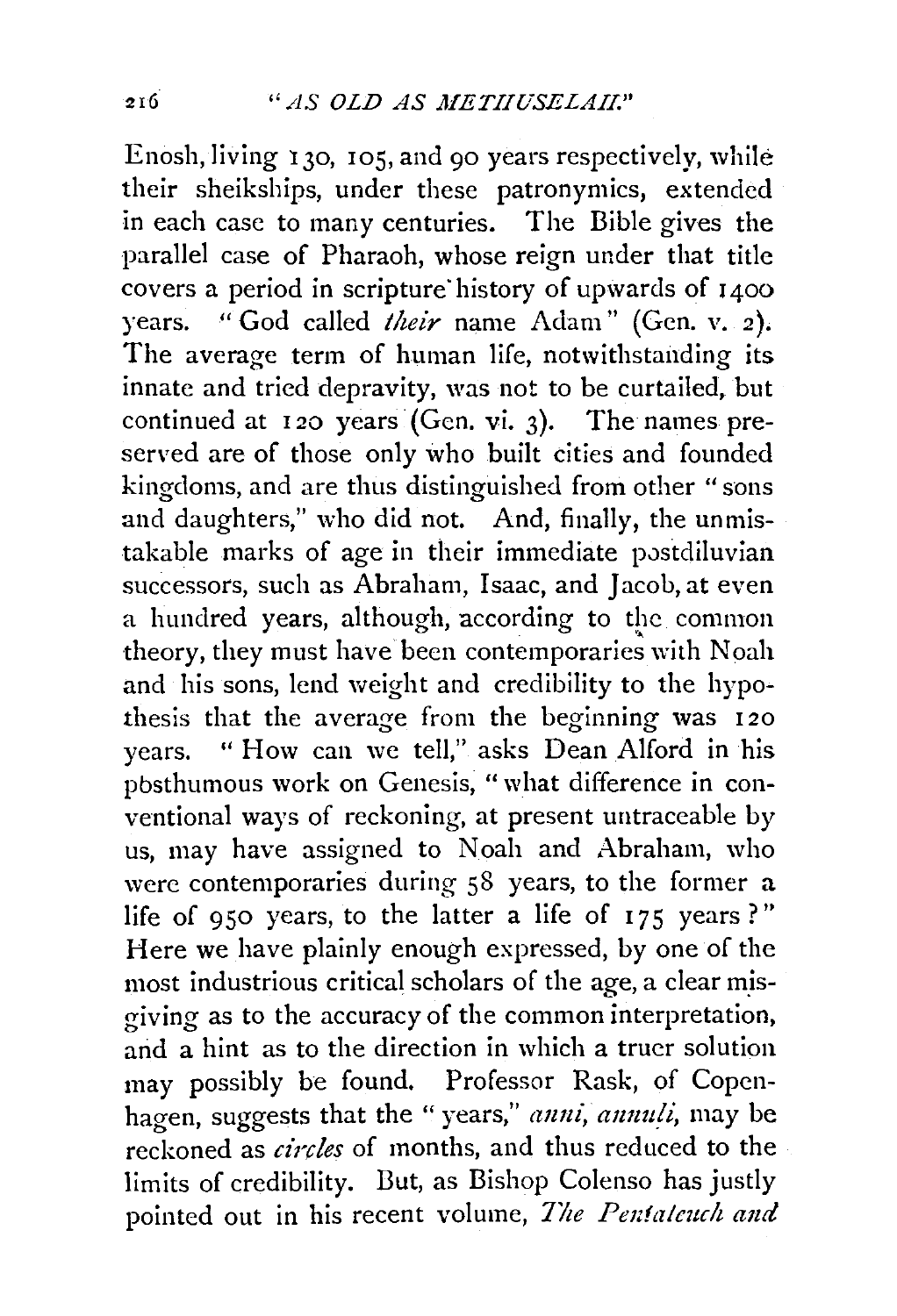*Book of Joshua*, "both the month and the day of the month are mentioned as well as the year; consequently the latter term can only have its proper meaning." Professor Owen<sup>1</sup> says these ages are "incredible and impossible if those men were constituted like other beings of the class *homo sapiens*, and the years were common years." Drs. Kalisch and Colenso, of course, regard the whole narrative as mytliical and absurd.

Leaving such views to those who think it worth while to deal with them, let us consider some of the *objections*  that have been, and may, not unnaturally, be urged against the reading we have adopted by those who accept the scriptures as the unerring word of God.

1. *First,* then, it is objected to this theory that Enoch (Henoch) is said to have "walked with God, after he begat Methusclah, *three hundred years*" (Gen. V. 22).

We know so little of the history of this patriarch that only the slenderest basis is available for the construction of any theory of his life. Like the ancient Trojan, the student of this fragment of scripture must proceed,

Cæca regens filo vestigia.<sup>2</sup>

Nevertheless, something may be gathered from the typical character and life-mission of Henoch which may be helpful in solving the difficulty. He was "the seventh from Adam," a significant number as employed by Jude, according to a writer in Dr. Smith's Dictionary, and indicating " perfected humanity." He was, outwardly at all events, "blameless and harmless" in his generation; "a son of God without rebuke in the midst

<sup>1</sup> Fraser's Magazine, **1872.** 

<sup>2</sup> *Æncid*, vi. 30.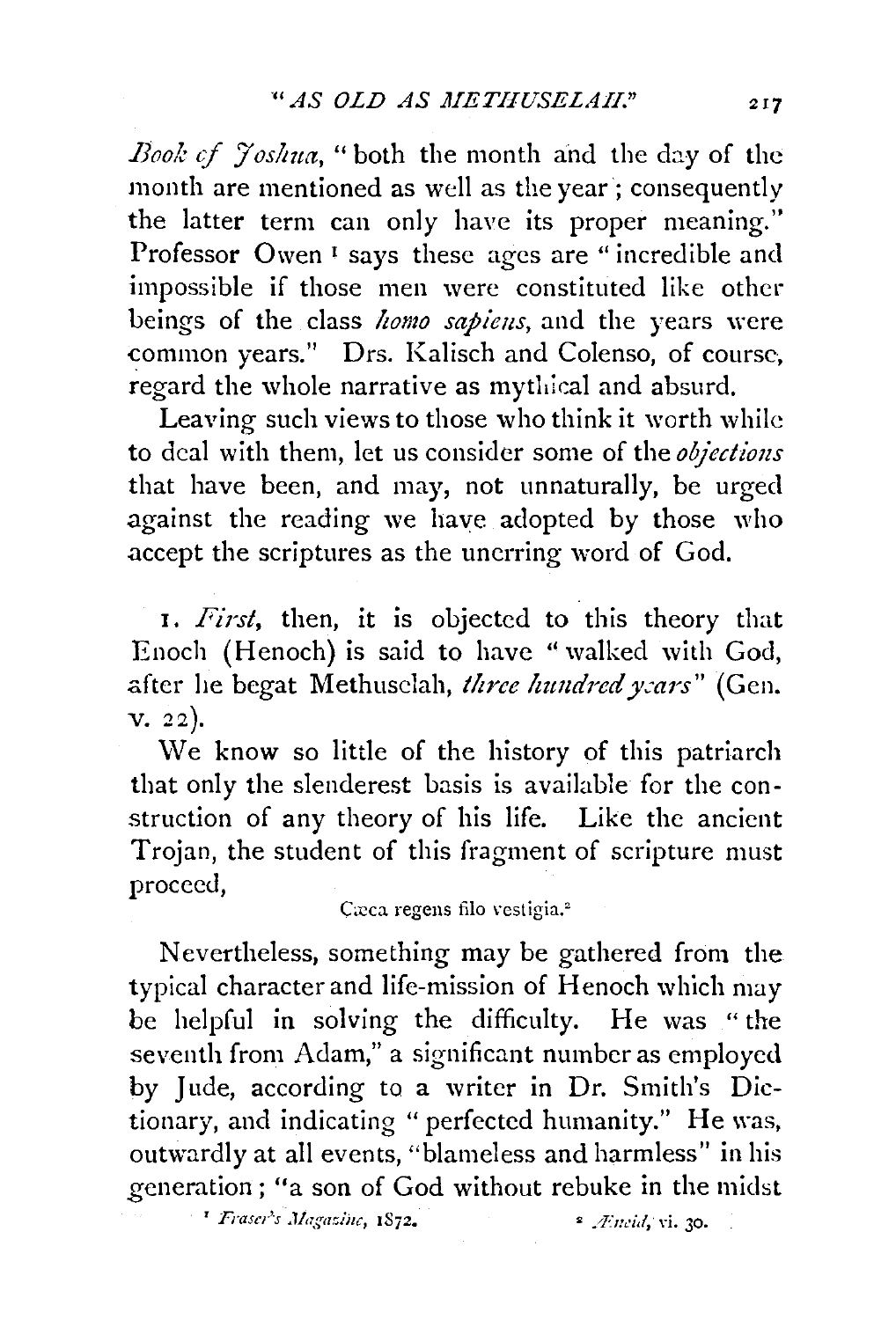of a crooked and perverse nation, among whom he shone a light in the world." He was a prophet of the Advent. He "walked with God." He had, moreover, the testimony which, in its fulness, was borne only to liis peerless Master in later times, "that he pleased God."' Above all, he was translated to heaven "without tasting death." Clearly Henoch was intended in those primitive ages to be a lively type of the future Messiah, as Noah was unquestionably of the Divine Paraclete. But what typology would be complete that did not in some form or manner symbolize the death of the Redeemer? What gospel would be intelligible to the antediluvians that did not foreshadow the cross ?' If it be at all probable, therefore, that Henoch is the name of a dynasty, it is more than probable that one at least of the race must have died. As our Lord forbad his disciples to speak of his miracles of raising the dead till after his own death and resurrection, since till then their significance was sure to be misunderstood, so the translation of Henoch without reference to previous dissolution would, as a type, have been utterly meaningless and misleading. If, however, the first of the race died, and the last of the name, after walking in the same spirit with God before the world, was translated "without tasting death," we can all perceive how complete and scriptural the symbolism would be.

Apart, however, from the conjecture as to the typology of the case, there are one or two points in the brief narrative itself that lend some countenance to our hypothesis. There has been considerable discussion. about the meaning of the name *Methuselah,* the son and successor of Henoch. Now these names were bestowed by parents on their children generally with reference to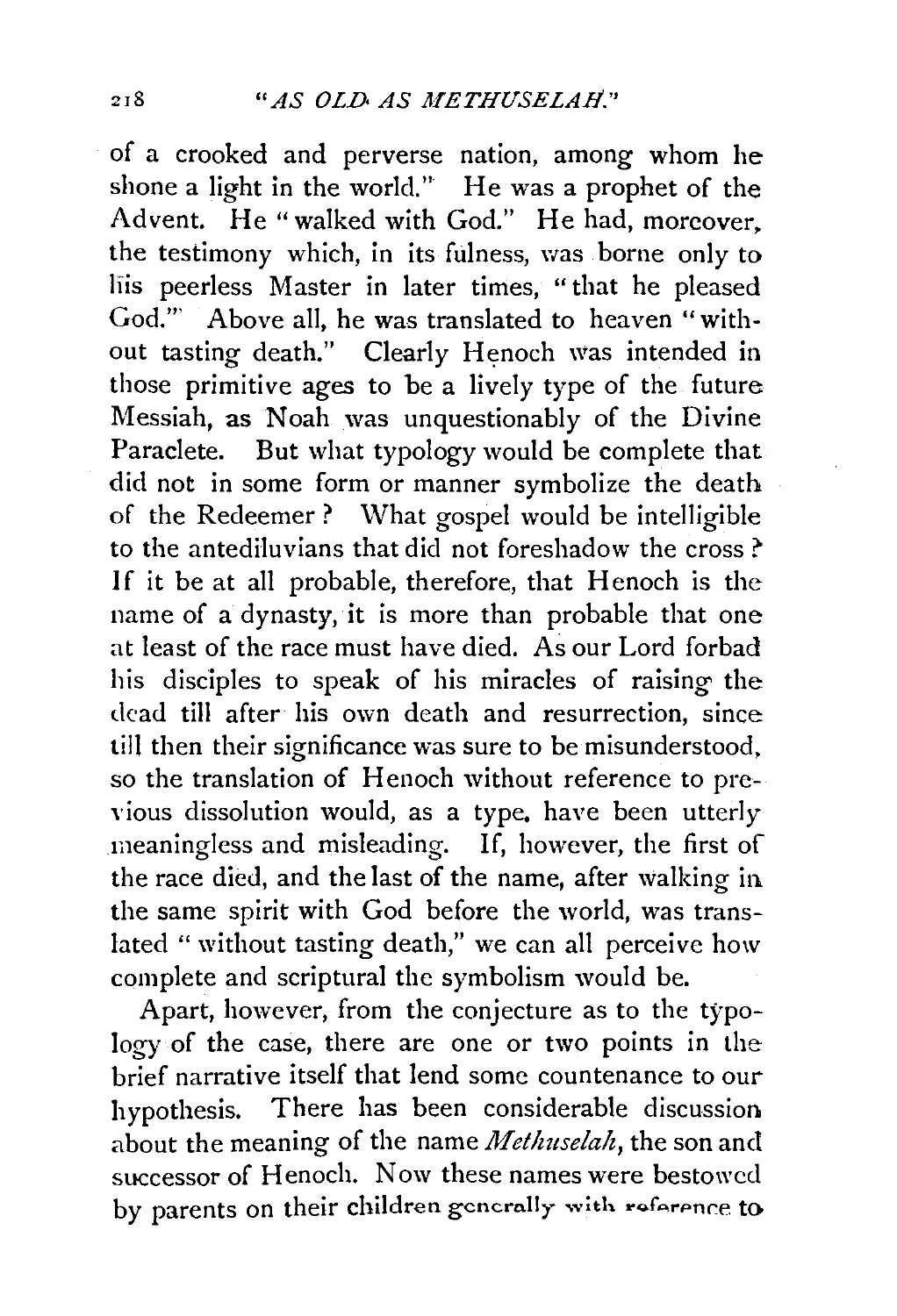some striking event in their own history. " Adam begat a son in his own likeness, after his image; and he called his name Sheth "-*appointed instead* (of Abel). Alford, therefore, has good reason for rejecting the definition of the word by Gesenius, " Man of the dart," as that name could not possibly be conferred upon him at his birth, nor is its character analogous to that of names borne by this branch of Adam's family. The word may be briefly rendered "death-mission." Poole translates it, "He dies and the sending forth of the water comes." In this he is partly followed by Wordsworth, who considers that the reference is to the Deluge. In the brief narrative of Henoch's translation<sup>1</sup> there is noticeable a significant repetition and a slight but important alteration in the name Methuselah.

> And Henoch lived five and sixty years. And he begat Methusalah. And Henoch walked with God After he begat Methuselah three hundred years. And he begat sons and daughters. And all the days of Henoch were five and sixty years, and three hundred years. *And Hmoc!t 1oalked zuit!t (7ody"*  and he was not, for God took him.

The vowel points, and rules regulating their uses, it is true, are a modern invention ; but the LXX. in their version have adopted the reading *Methusalah,* and retained it ( $I$  Chron. i. 3). The difference in meaning may be trivial-" sending forth," " sent forth ;" but that there should be a distinction made in the circumstance lends support to the supposition of his father's death. It is not, however, absolutely essential to our

' Gen. v. 21-24.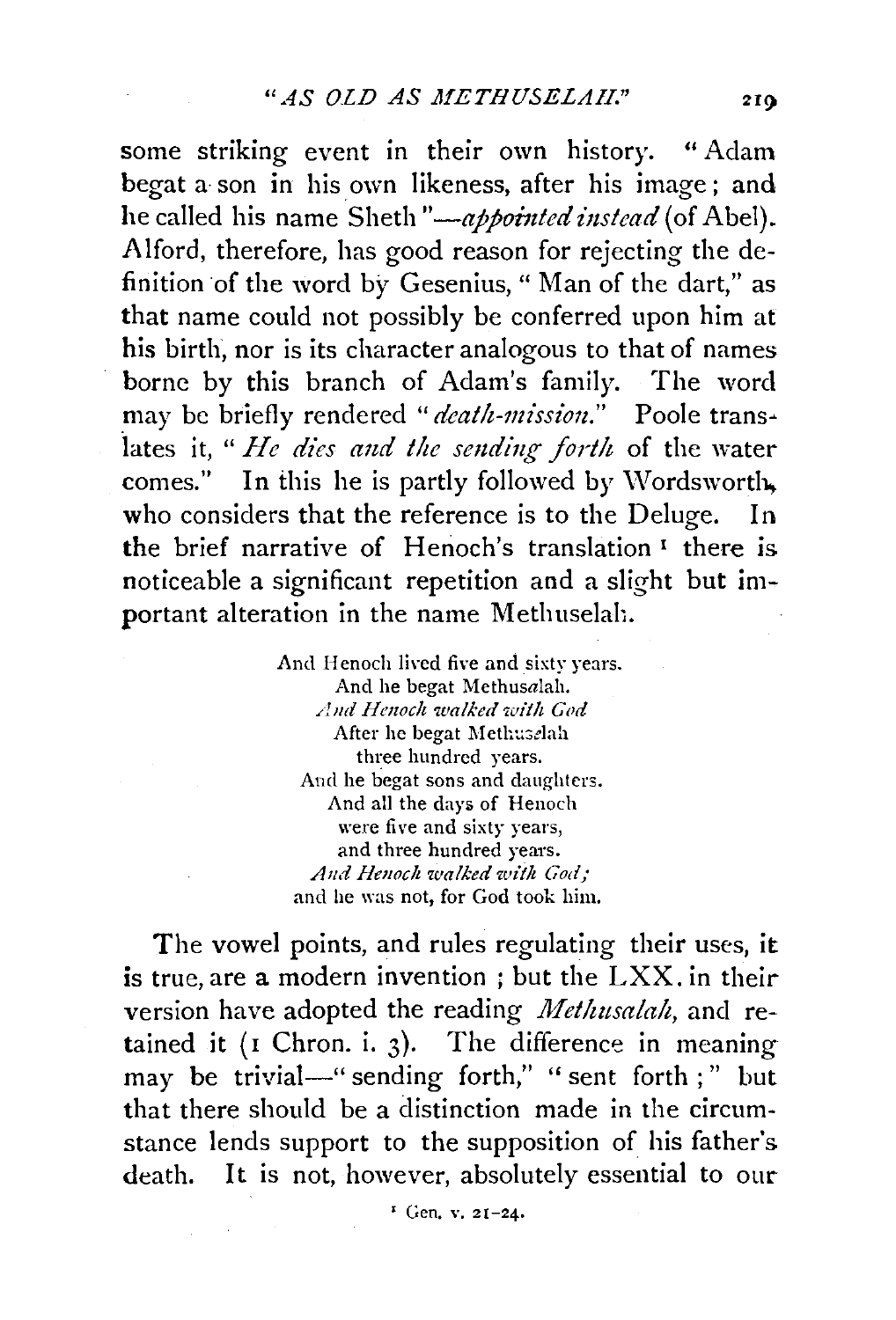present object to prove that that death took place ; it is sufficient to shew that such an interpretation is neither impossible nor improbable.

2. A *second* objection is that Noah is said to have been "six hundred years old when the flood of waters was upon the earth" (Gen. vii. 6). This would mean, on the principle of our theory, that the dynasty of "the Preacher of Righteousness" was in its seventh century at the period of the Deluge. The references to Noah and his family in the Old and New Testaments are comparatively few, and add little to our information regarding their personal history. Notable among these, however, is a quotation by St. Peter (2 Chap. ii. 5), probably from the apocryphal " Book of Enoch," or the lost "Book of Jasher," the public register of the Hebrews, from which all the sacred writers seem to have largely borrowed: "And spared not the old world, but preserved Noah, eighth preacher of righteousness (αλλ' όγδοον *Νωε δικαιοσύνης κήρυκα εφύλαξε*), bringing in the flood upon the world of ungodly men." The facts that there were *"eight souls"* saved in the ark, that Noah was not the eighth " from Adam," after the analogy of Henoch's descent (Jude 14), nor in any conceivable sense "the eighth" from any progenitor, have produced a striking unanimity among expositors of this passage, all of whom contend that he was "the eighth *person*" preserved at the Deluge. But not to mention that the Apostle would not have spoken of the patriarch as the eighth, but as the *first*  of the souls saved, this view, with its corresponding translation, has done unusual violence to the text. There is no article, yet it is of necessity *"the*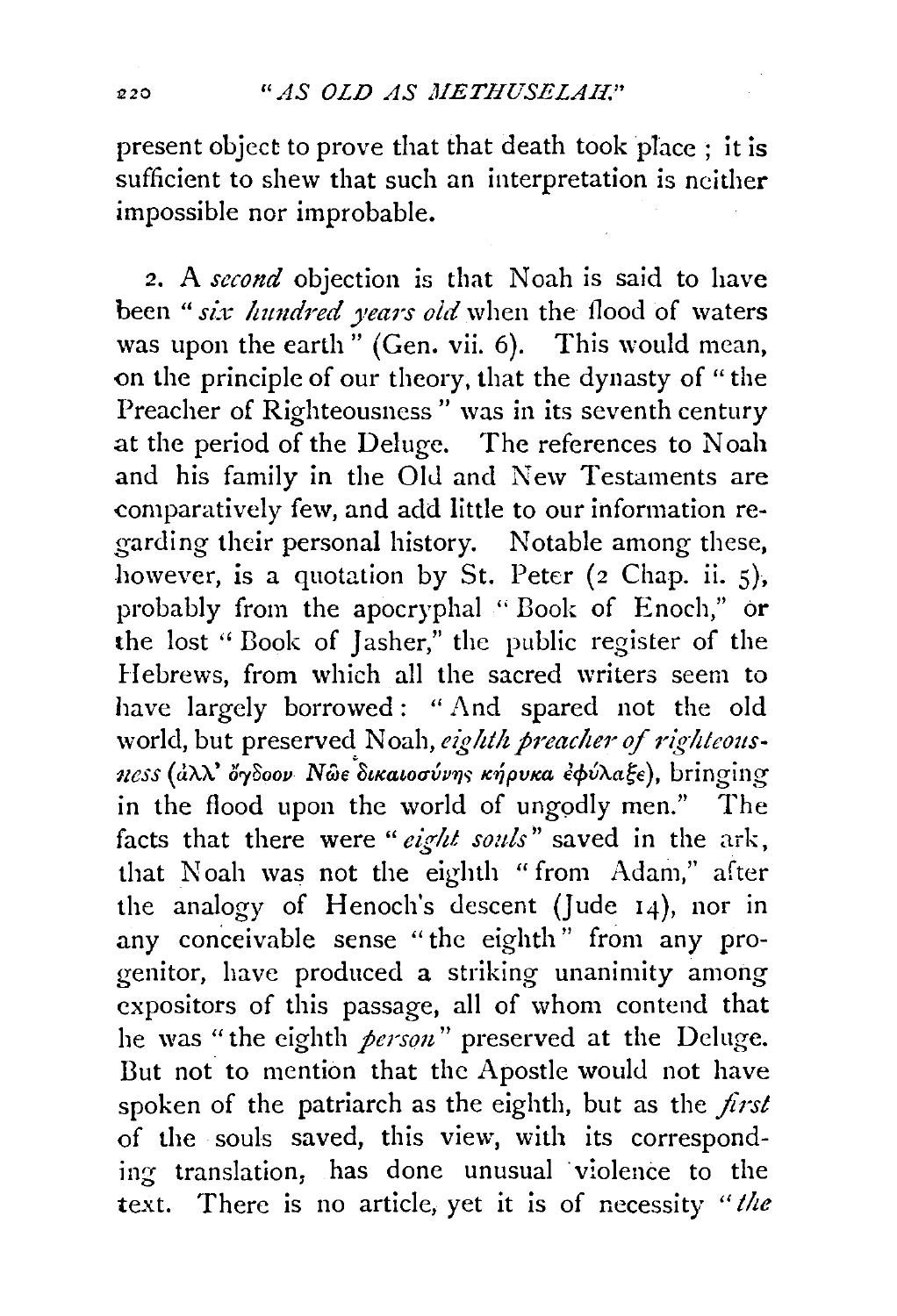eighth ; " no word for "*person*," which the Greek does not suggest ; "soul " would have been ungrammatical, and "man" contrary to fact; hence the dexterous insertion of the term "person." Moreover, the indefinite article is prefixed to "preacher," although it had plainly been left anarthrous because it was known that Noah was *the* preacher. The Vulgate has happily avoided these difficulties by translating the words as they stand : "Et prisco mundo non pepercit, sed *octavum Noe*, justitiæ præconem, custodivit." Here then, at least, is one great authority acknowledging as a true reading "the eighth Noah." Moreover, if we are to follow the analogy of the Greek-speaking Hebrews in preference to the heathen classics, which on all Biblical subjects is the only safe rule, considering how often the Greek idiom was sacrificed to Hebrew modes of thought, we find the sacred writers ever reckoning downwards, and in no case, I think, upwards, in the scale, or inclusively. " Enoch" was "the seventh *from*  Adam." " But the seventh (day) is the sabbath of rest" (Exod. xxxi.  $15$ ): it did not include other six days of rest. " The ark rested on the seventh month"not till then. Josephus says of Abraham that he was. "the tenth from Noah" (Antiq. i. 5). None of the-Evangelists has spoken of Peter as the twelfth apostle, meaning thereby to include the eleven. Yet Blomfield,. Alford, Webster, relying on Winer and Wetstein's examples from the classics, render it, " Noah the eighth person, *i.e.*, with seven others, according to a wellknown Greek formula." But even this "well-known formula" requires, as Dean Alford admits,  $a\dot{v}\dot{\ }$ , which is virtually introducing a parenthetical clause into the text, "himself being" the eighth. Winer's examples are: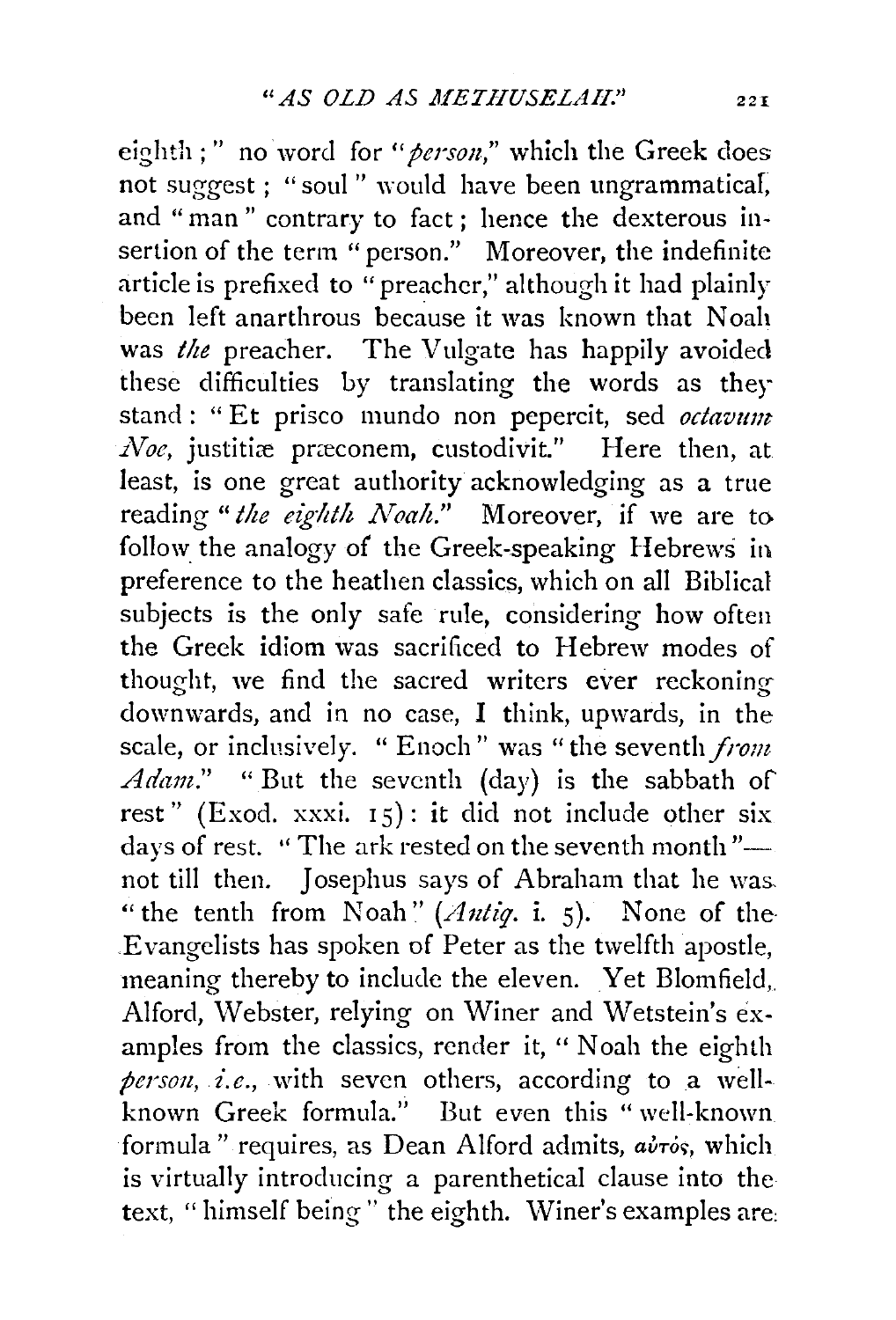( $i$ ) from the classics only; they are (2) insufficient in number and quality to establish a rule, without the pronoun ; and (3) they do not seem analogous to the case in dispute. We are thus left with the unexplained quotation of the Apostle on our hands, "Noah, eighth preacher of righteousness."

Now, if we reckon two of the race of Henoch, and six of the Noachidæ, as "preachers of righteousness," we arrive at the patriarchal average of 120 years; or, even if this " preaching " be confined to the family of Noah, we have still a fair average of seventy-five years. " It is remarkable," writes Dr. Kitto,<sup>1</sup> "that the Phœnician annals ascribe the origin of the ark to the *fifth.*  generation: Usous having taken a fallen tree and broken off its boughs, was the first who dared to venture on the sea." If a generation is to be reckoned .according to the patriarchal average of I 20 years, this tradition would be literally correct. In the Hindu mythology, where Noah appears under the title of Menu, or Mon, we are informed by Sir W. Jones and Mr. Wilford that there were seven Menus, the arkbuilder being *the seventh*.<sup>2</sup>

It will not have escaped the notice of attentive readers of the Narrative that, notwithstanding the extreme age of Noah, six hundred years at the deluge, the eldest of his sons was comparatively youthful: Shem was only a hundred years old, and his brothers, Ham and Japheth, were younger. There is then, at least, nothing incredible in the supposition that the "six hundred years" refer, not to the natural, but to the dynastic, life of Noah, the preacher of righteousness.

<sup>2</sup> Harcourt's *Doctrine of the Deluge*, vol. i. p. 79.

<sup>&</sup>lt;sup>1</sup> Daily Bible Illustrations.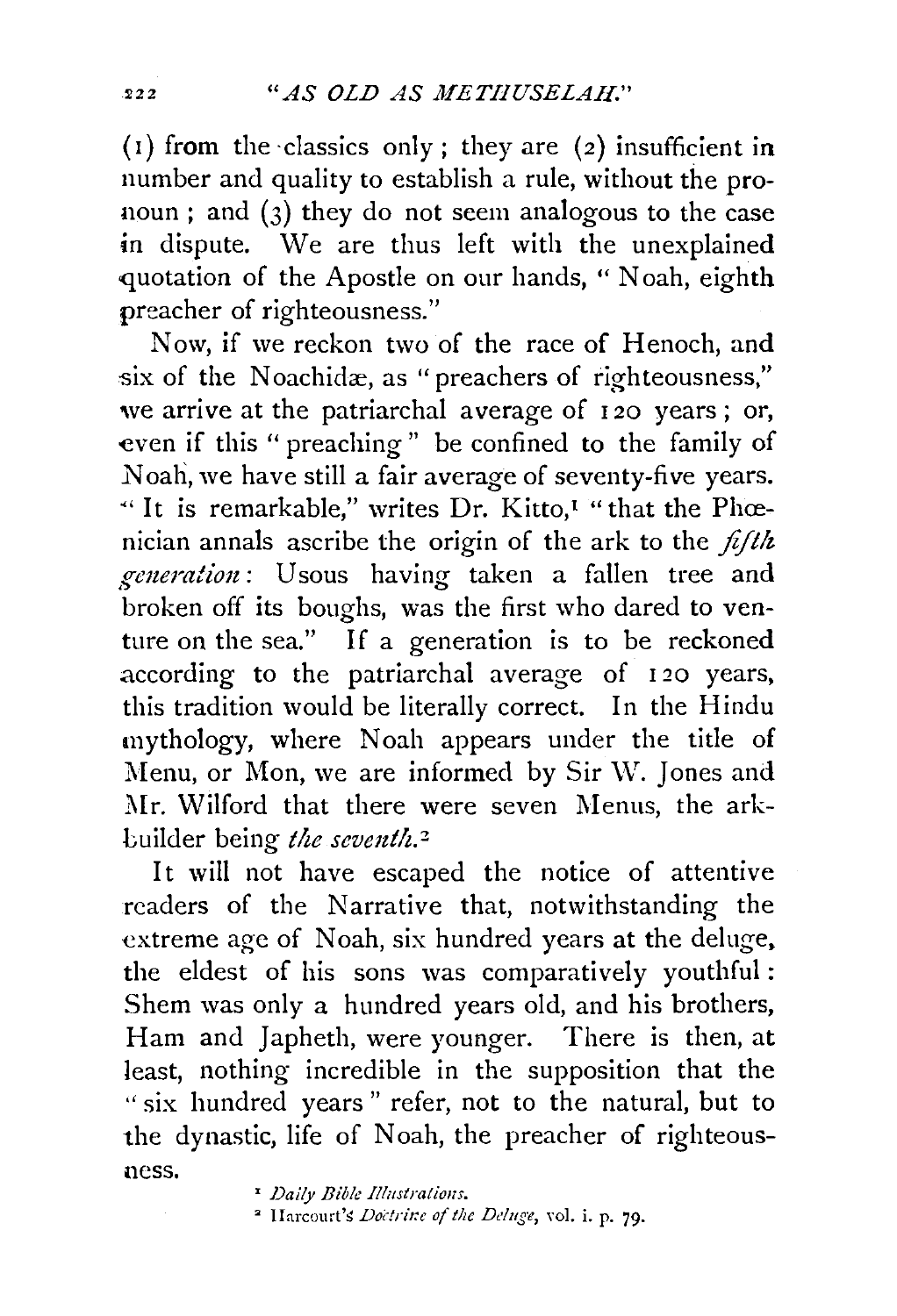3. A *third* objection is urged, that Noah is said to have survived the deluge *three centuries and a half*. "And Noah lived after the flood three hundred and fifty years" (Gen. ix. 28). The Noachian title, sacerdotal office, supreme spiritual authority, and "Arkite" worship, held undivided and unquestioned sway in the 'vorld, over the postdiluvian families, till the revolt that culminated in the building of Babel. The significance of this great Helio-Arkite temple has scarcely as yet been estimated. Its erection was the signal for a crusade against the *Arkites*, or true worshippers of Jehovah, which went near to exterminate them; but that struggle has left its impress upon all the mythologies of the world. It is from the records-strange as we may think it, unusually abundant-of this earliest and most tragic of all religious wars that we must glean our evidence of the extent and duration of the Noachian rule.

Of the personal history of the patriarch himself after the flood little is to be gathered either from scripture or tradition. That he maintained the priestly character, evidenced in the building of the ark-temple, after the deluge, appears in the erection of an altar, and his offering thereon a sacrifice of "clean beasts" to Jehovah. In his later years "he began to be a husbandman," and is called by the LXX. *"the man*   $N$ oah "-*N* $\omega \epsilon$   $\dot{\alpha} \nu \theta \rho \omega \pi$ os  $\gamma \epsilon \omega \rho \gamma \dot{\delta}$ s  $\gamma \hat{\eta}$ s -- no doubt to distinguish between the acts of his private life and those of a more public and sacred character. In his official work, as ark-builder and preacher of righteousness, he was blameless; he was just and perfect in his generation, and found favour in the eyes of Jehovah. As a man he fell. His husbandry and its accompaniments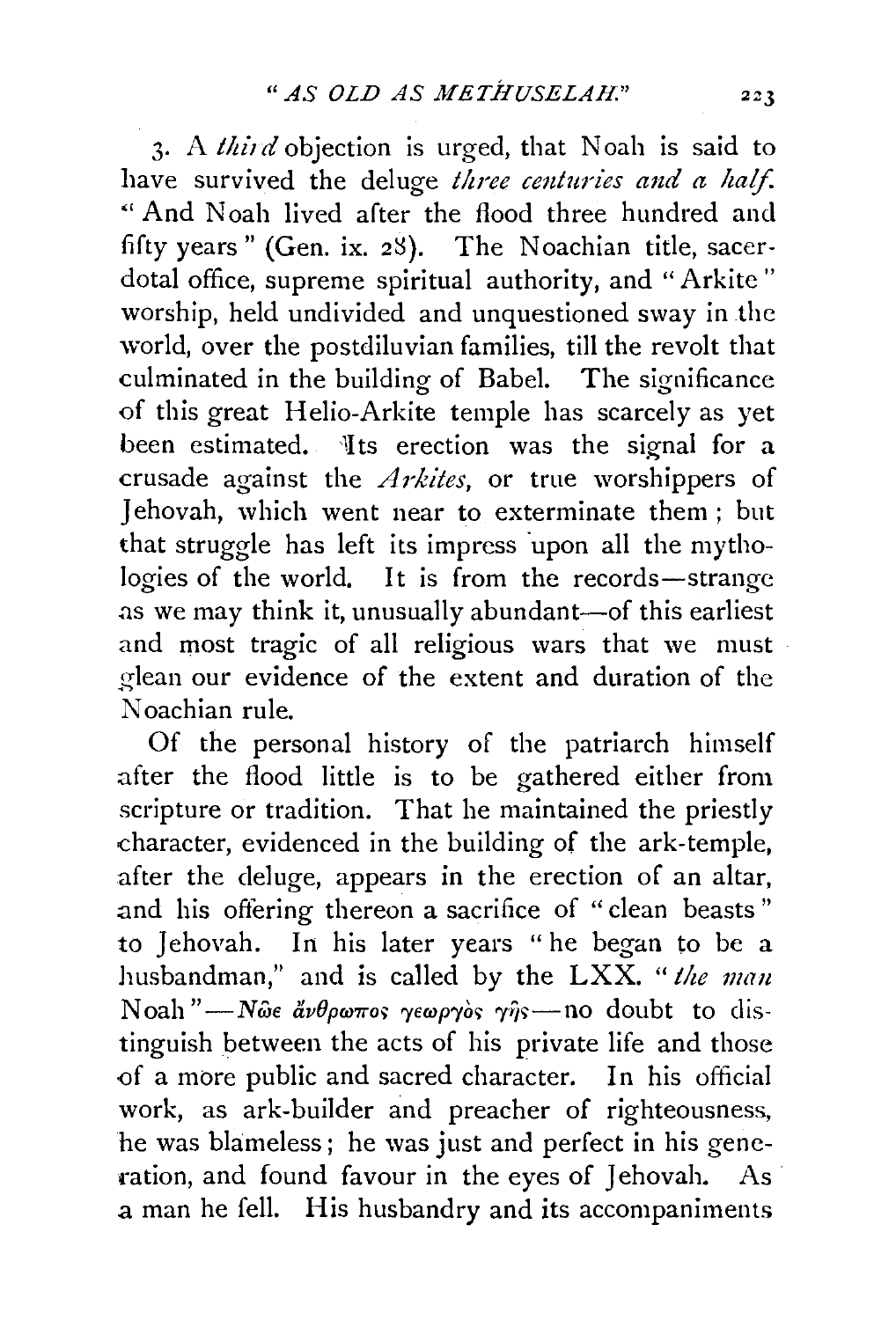form no part of the sacred typology. Like Melchizedek, one of his successors in the dynasty of *Righteousness*, he "lives," and is to be remembered chiefly in his priesthood.

But all this proceeds on assumptions which l must now proceed to vindicate; and in what follows I will endeavour to shew  $(r)$  that, under the Noachian priesthood, the *Arkite* religion, or worship of Jehovah, . God of the ark, held catholic supremacy on the earth for three hundred and fifty years; and  $(2)$  that it was then supplanted, and its votaries nearly exterminated. by the Helio-Arkites, or sun-worshippers, who borrowed much of its symbolism, but entirely altered its character.

I. THE ARKITES.-As this most ancient religion, of which we have the leading characteristics in the *Book* of  $7$ *ob*, was by Divine command engrafted by Moses upon the Hebrew worship in the 'wilderness; as it modified, transformed, and, to a large extent, altered their simple ritual ; and, above all, as it has outgrown and survived it in the present "order of Melchizedek," the subject will be seen to possess an interest for Bible students beyond that of our present inquiry. Fortunately, the means of forming a judgment about it arc both ample and reliable. It may safely be said that there is no country in the world that does not inherit, in its language, customs, or mythology, some relic of the ancient Arkites. Every fresh ruin-exploration in Greece, Troy, Nineveh, Babylon, or Egypt, adds to the treasure-trove of evidence ; whilst the Bible itself is available as an unerring test of the soundness of our conclusions. What, then, were the leading features of this Noachian dispensation?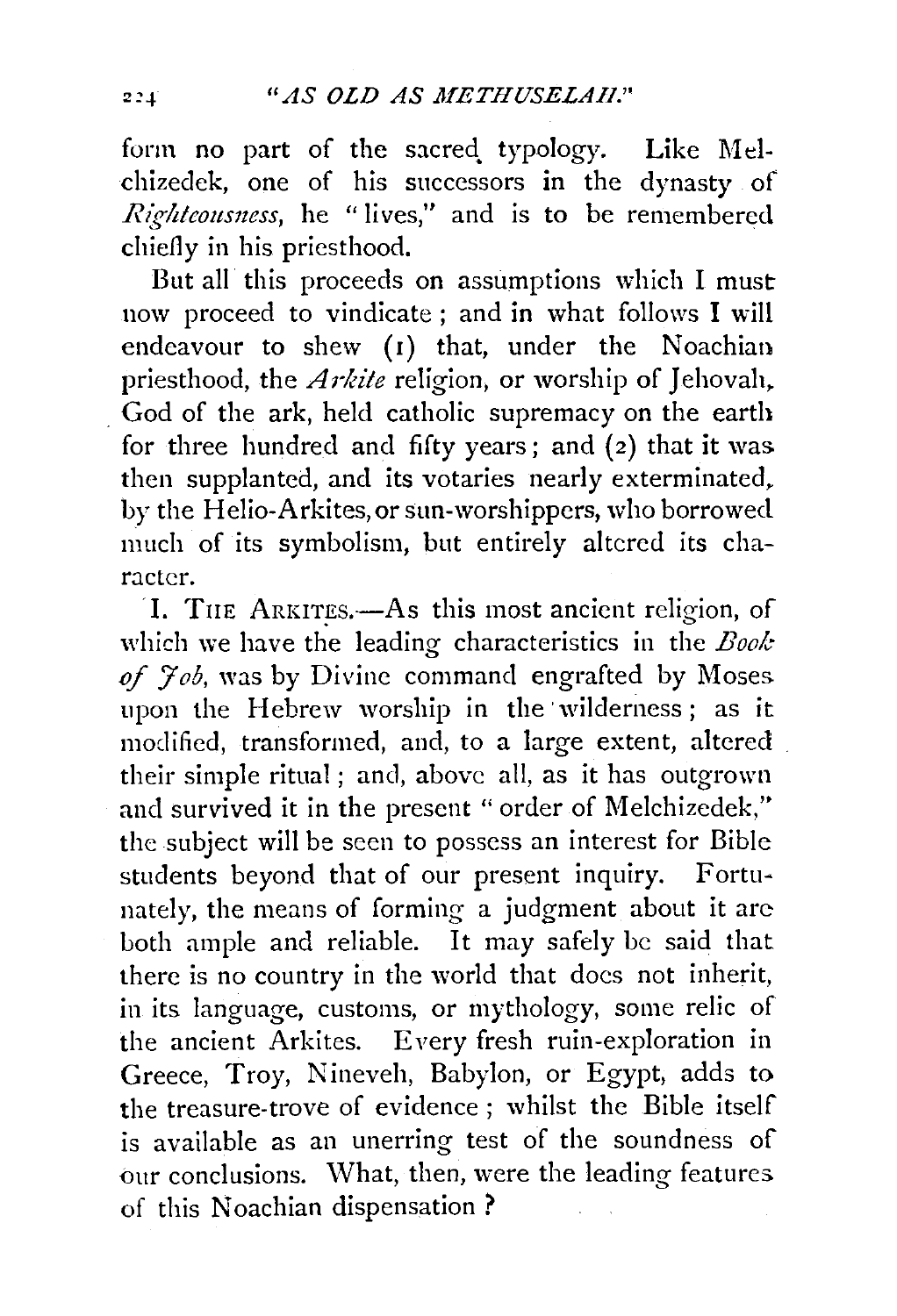(a) The Arkite Church was the natural and sole custodian of those sacred narratives of the Creation, Fall, and Deluge which still exist, in a more or less fragmentary form, in the various mythologies of the world. They had likewise in keeping the moral law of Eden, the institution of the sabbath, monogamy, with all those minute chronological dates, and early promises made to the patriarchs, of which we have an authentic record in Scripture. But it was certainly from no Hebrew source that these histories were derived. They were copied by the Chaldeans on the slabs of Babylon two thousand years before Christ, before the Jews as a nation existed.<sup> $I$ </sup> They are found in the traditions of the Japhetic (European) nations, among the aborigines of South America and the Polynesian islands, at dates and localities plainly unreachable by the literature and worship of the Hebrews.

It was probably from some such Arkite source-Jethro's tent in Midian, for example, or, more likely, in that mystic spot in the Sinaitic desert, known before the days of Moses as *the "Mount of God*," where some movable "ship-temple" may have stood - that the author of the Pentateuch collected the materials for the sacred narrative ; and, with certain divinely authorized "Jehovistic" changes, incorporated them, as he found them, into the sacred text. Indeed, some such supposition is necessary to explain the words with which Jehovah despatches Moses into Egypt with their subsequent fulfilment : "When thou hast brought the people out of Egypt, ye shall serve God upon this mountain" (Exod. iii. 12). When Moses, with Israel, did return to the spot, it was to receive the Divine

<sup>1</sup> *History of Babylonia*. By the late George Smith, Esq.

VOL. XI. 17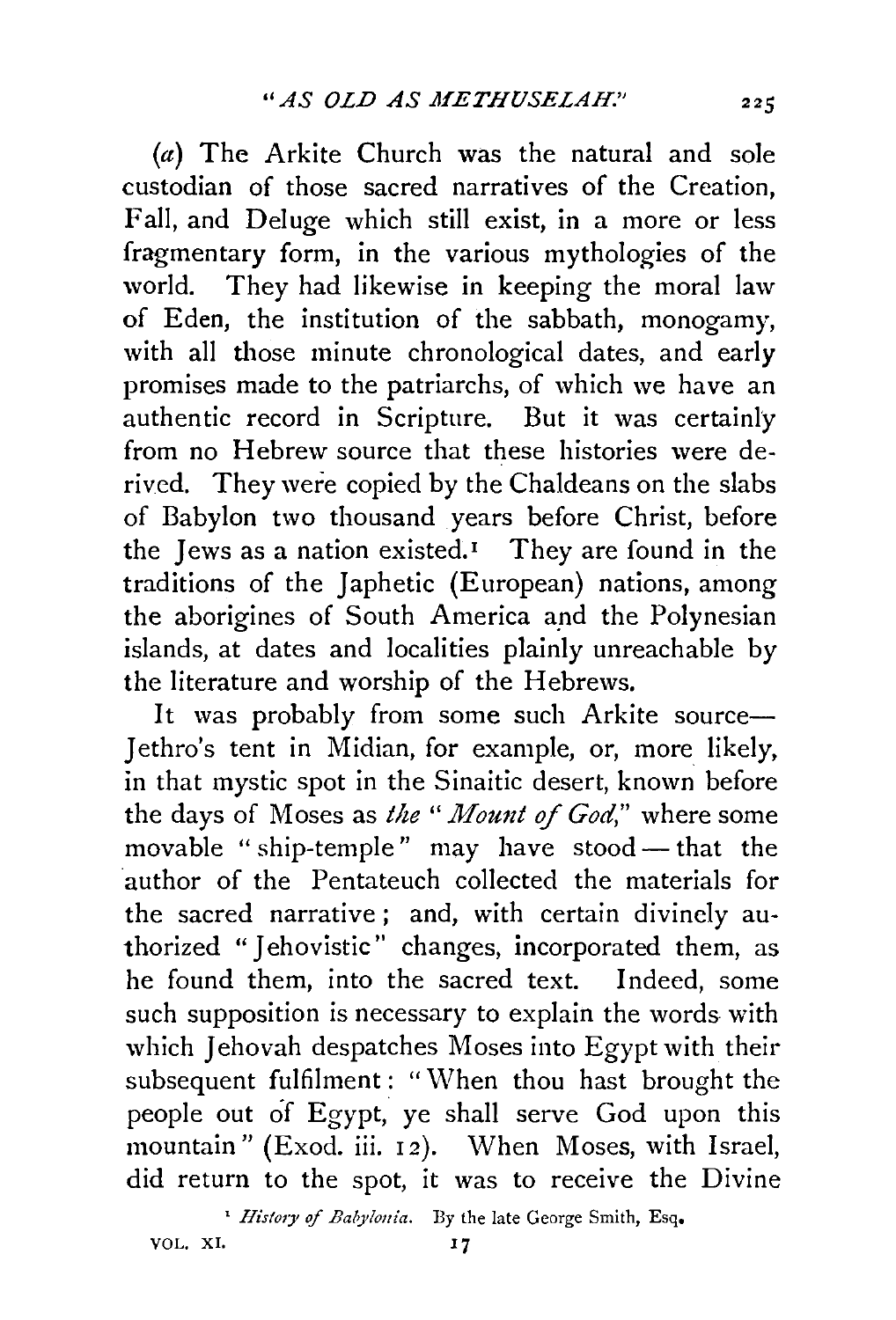command to set up and enforce the entire Arkite ritual as henceforth the religion of the tribes. No change could well be more striking and complete than that which Moses effected in a few months upon the elaborately simple worship of the Hebrews. Hitherto they had had no temple-the father of the household had been the priest of the family ; but now a tabernacle was to be erected according to a "pattern shewn to him in the Mount." What the " pattern'' was we are not informed ; but the tabernacle was *half the size of the ark* of the Deluge, and half of that of the temple of Solomon. Moreover, an "ark of God " is constructed, with its attendant rites and ceremonies. A high priesthood is instituted, and Aaron and his sons are ordained to the sacred office. Horeb is a witness also to the re-institution of the "sabbath" and other high observances ; and, above all, somewhere on its lofty summit, Moses has put into his hands two stone tablets, containing a summary of the moral law of Eden, written with the finger of God Himself.

(b) The *"ship-temples"* of the Arkites furnished the root- idea, or ground- plan, of the world's temple building.

The ark of Noah was a ship-temple. As we have seen, it was the model of the tabernacle and of Solomon's temple at Jerusalem. It had temple-like proportions and arrangements as well as temple-like significance and use. Its "stories" corresponded to the sacred "courts." The division of the beasts into "clean" and "unclean" indicates its priestly character. Noah and his household were within, and were saved in it "when the flood came." In all ages it has been regarded as a type of the Church. " For this is as the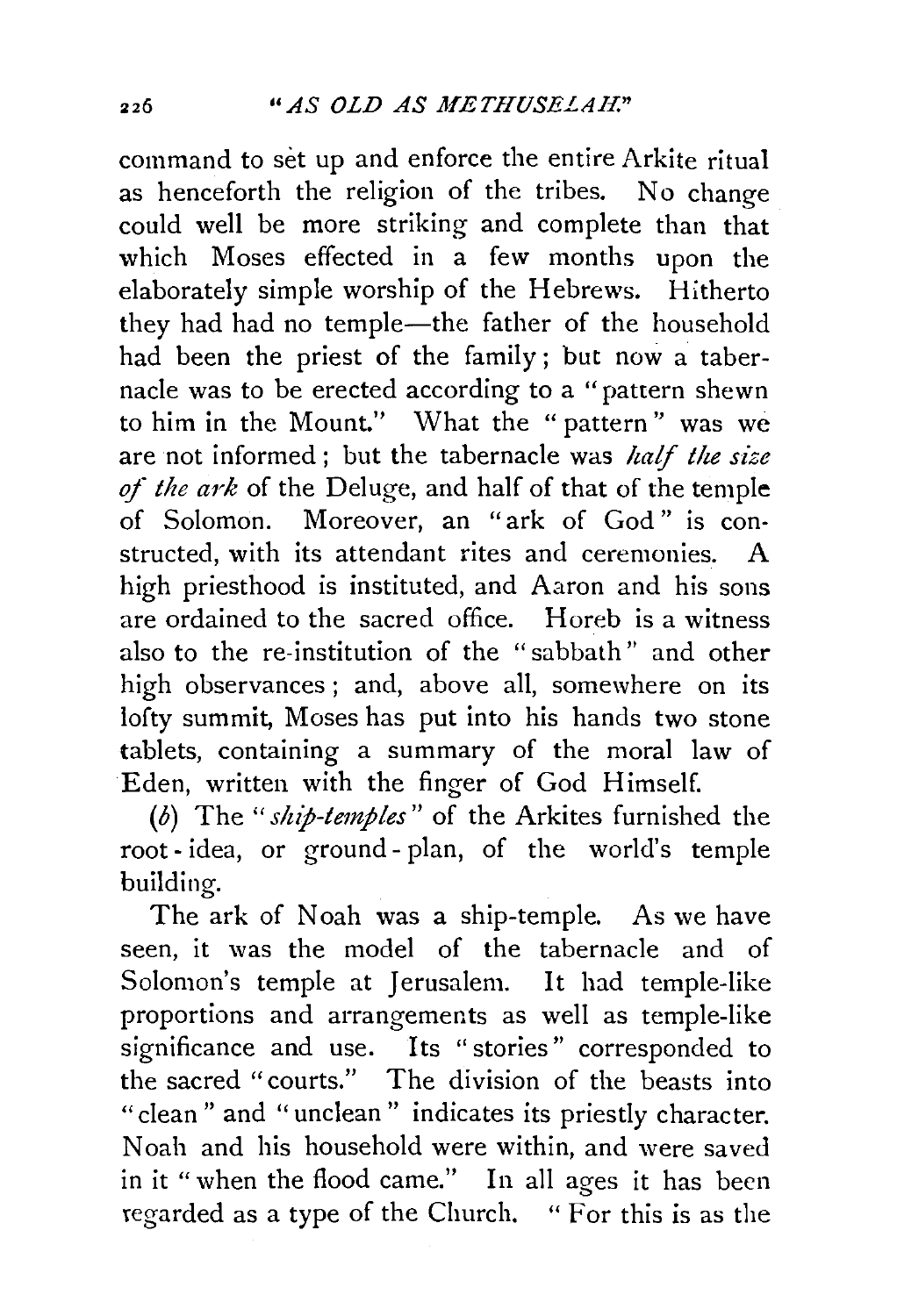waters of Noah unto me: for as I have sworn that the waters of Noah should no more go over the earth; so have I sworn that I would not be wroth with thee, nor rebuke thee . . . 0 thou afflicted, *tossed with tempests*  fand] *not comforted*, behold, I will lay thy stones with fair colours, and *lay thy foundations* with sapphires"  ${$ [Isa. liv. 9-11].} The figure under which the Church as here addressed is that of an ark, *ot* ship-temple, without the presence of Noah, the comforter. The author of the Epistle to the Hebrews seems also to have the same figure of a "ship-temple" in his mind when he speaks of "hope" as an *anchor of the soul*, both sure and stedfast, which entereth into that within the veil ; whither," he adds, "the forerunner is for us entered, even Jesus, made an high priest for ever .after the order of Melchizedek" (Heb. vi. 19, 20).

The Greek races were the direct descendants of Father 'Iaπετος (Japhet), and worshipped Neptune, "lord of the ship," who was their mythological Noah, .and had his "ship-temples" on the shore. The connection between ship and temple is still traceable in the kindred words *vaos* and *vavs*, and has been preserved through the Latin *navis*, with the digamma, in our "nave" and "navy." 1 The *Navarchi* were officials ·common to both ship and temple. A still more curious .and significant custom is recorded of those Arkite priests. Small models of their ark-shaped temples were ·carried about by them in their religious pageantries. Thus Champollion informs us that "the sacred arks were borne in procession by the priests."<sup>2</sup> "This ship," ·continues the same author, " is often represented both upon the Nubian and Egyptian monuments, sometimes

<sup>2</sup> Trench, *Synonyms*. <sup>2</sup> *Twelfth Letter*.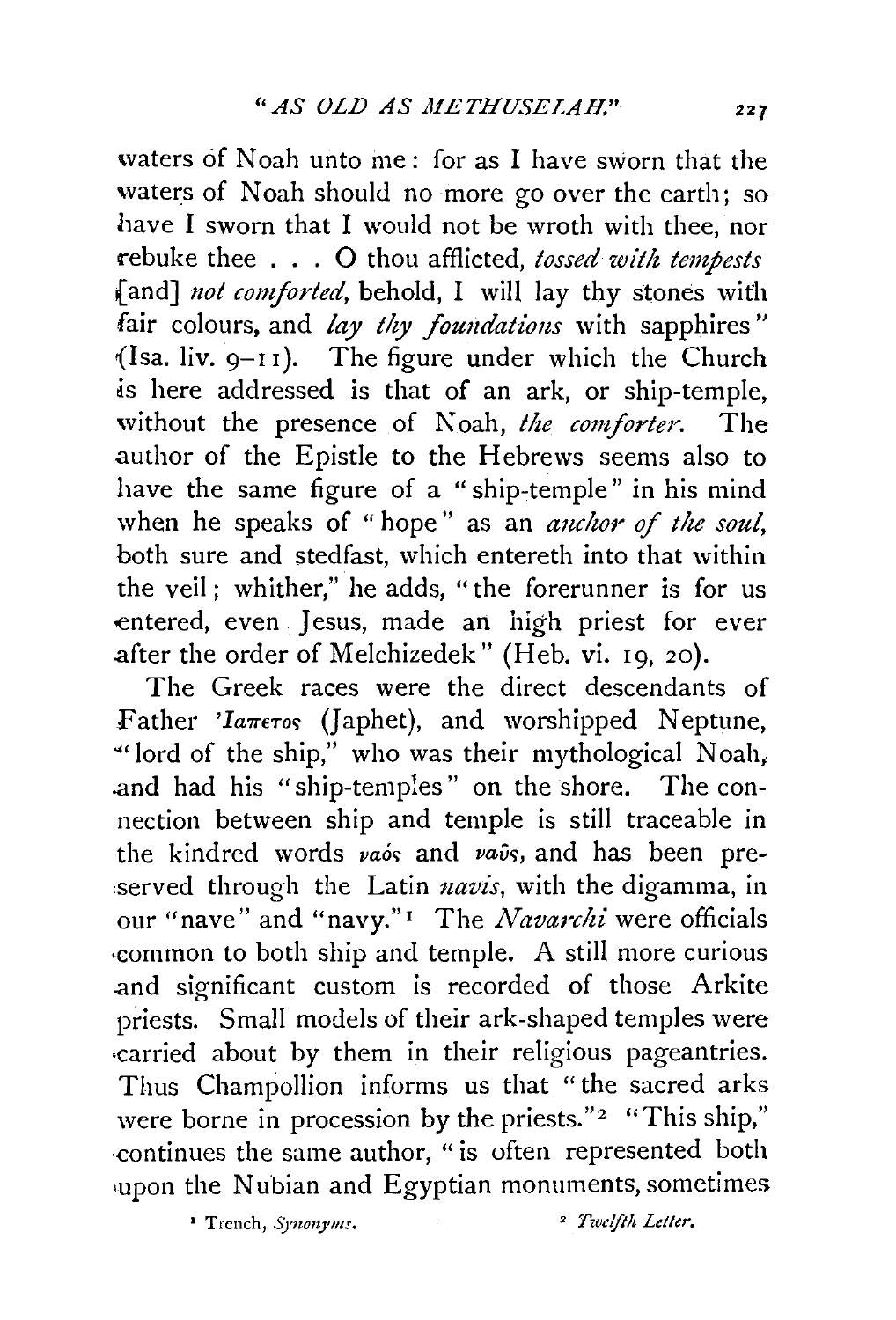standing still, and sometimes carried in procession; *out never anywhere except in the innermost sanctuary.*" A chief feature in the Dionysian festival at Smyrna, and also at Eleusis, was the carrying back of the ark to its place in the temple.<sup> $1$ </sup> "Three coins of Philip the: Elder. struck at Apameia, or *Cibotus,* as it was once: called, bear on the reverse a square machine floating on the water, in which two persons are seen, and above the dove bearing a branch. Upon the ark is the word  $N\omega \epsilon$ ."<sup>2</sup> And many similar instances will be found in. the learned volumes of L. Vernon Harcourt.3 Thus the ark-led processions of the Hebrews are seen to be part of the once universal worship of the primitive Arkites.

 $(c)$  Two noticeable features of the Arkite worship were their ceremonial *ablutions* and the "*bread and wine"* of their sacraments.

It will readily be understood that among a people whose history dated from the Deluge the sacramental use of water should hold a conspicuous place. "From the destruction of sin which the deluge commemorated,. and the regeneration of the world after the Flood, a hope arose that sin might be expiated by water."4-The Arkites have transmitted their ceremonial ablutions to all nations. The Hindu rites at the Ganges. are well known. "Waters, mothers of worlds, purify us; for ye, divine waters, do remove every sin," as Sir W. Jones informs us, is a form of Brahminical prayer.<sup>5</sup> " May the waters purify the earth, that she, being

- Aristoph. Hipp., 563. 2 !lryant's *Analysis,* ii. 230; Smith's *Bible Dictionary.*
- *3 Doctrine ojthe Deluge,* vol. i. pp. 331, 343· 4 Ibid. YOl. i. P· 495·
- 
- s *Asiatic Researches,* v. ii. 180.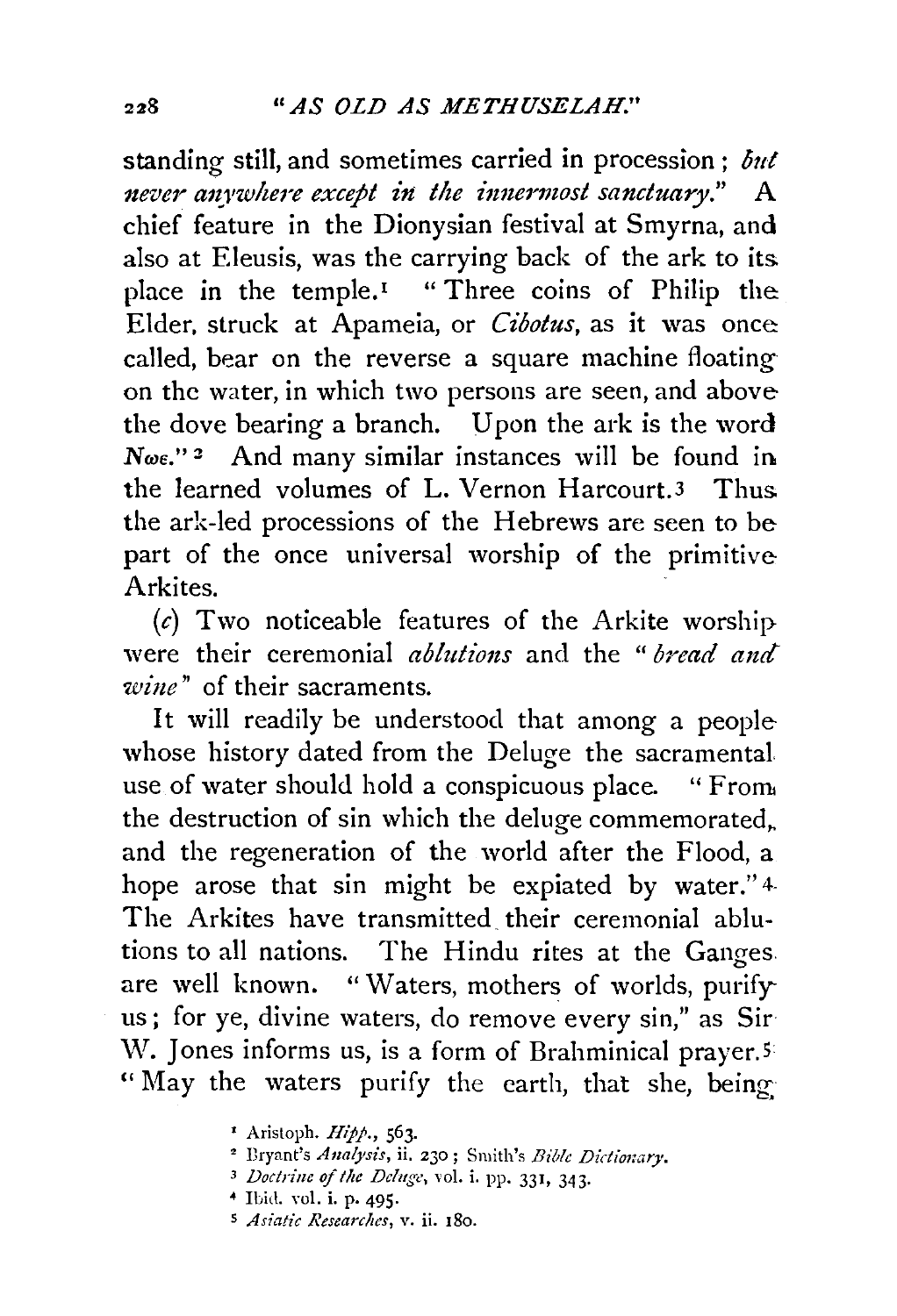'Cleansed, may purify me." 1 Thus Iphigenia is repre sented by *Euripides*<sup>2</sup> as pleading for the puification of the strangers: "First, I would fain lave them in pure cleansings.

*Thoas.* "In the fountains of waters, or in the dew -of the sea?

*Iph.* "The sea washes out all the ills of men*θάλασσα κλύζει πάντα τ' ανθρώπων κακά.* 

*Thoas.* "Does not the wave dash against the very temple?"

Hector dreads to bring his offering of "incensed wine to Jove" *with unwashed hands.3* 

> Occupat Æneas aditum, corpusque recenti Spargit aqua.4

The Roman month of purification, *February,* is derived from *Februum,* lustration ; and its rites, according to Ovid, " take away every crime, and every cause of -evil." 5 " If I wash myself with snow water," says Job, the Arkite, "and make my hands never so clean ; yet shalt thou plunge me in the ditch, and mine own -clothes shall abhor me" (Chap ix. 30, 31 ). Hence the *Laver* and its uses had not only a place in every ancient temple, but, with the engrafting of the Arkite worship on the Jewish ritual in the wilderness, held a prominent place in the tabernacle and temple of the people of God. '' I will wash my hands in innocency : so will I compass thine altar, 0 Jehovah" (Psa. xxvi. 6). "According to his mercy he saved us by the laver of regeneration" (Titus iii. 5). And St. Peter, after referring to the "eight souls saved by water" at the

-4 */Eneid,* vi. 635. 5 *Fast.,* ii. 3.5-

<sup>&</sup>lt;sup>2</sup> Maurice, *Indian Antiquities*, vol. ii. p. 226.

<sup>•</sup> *Ij>li(;mitl ill ]auris,* 1201. 3 *Iliad,* ii. 266.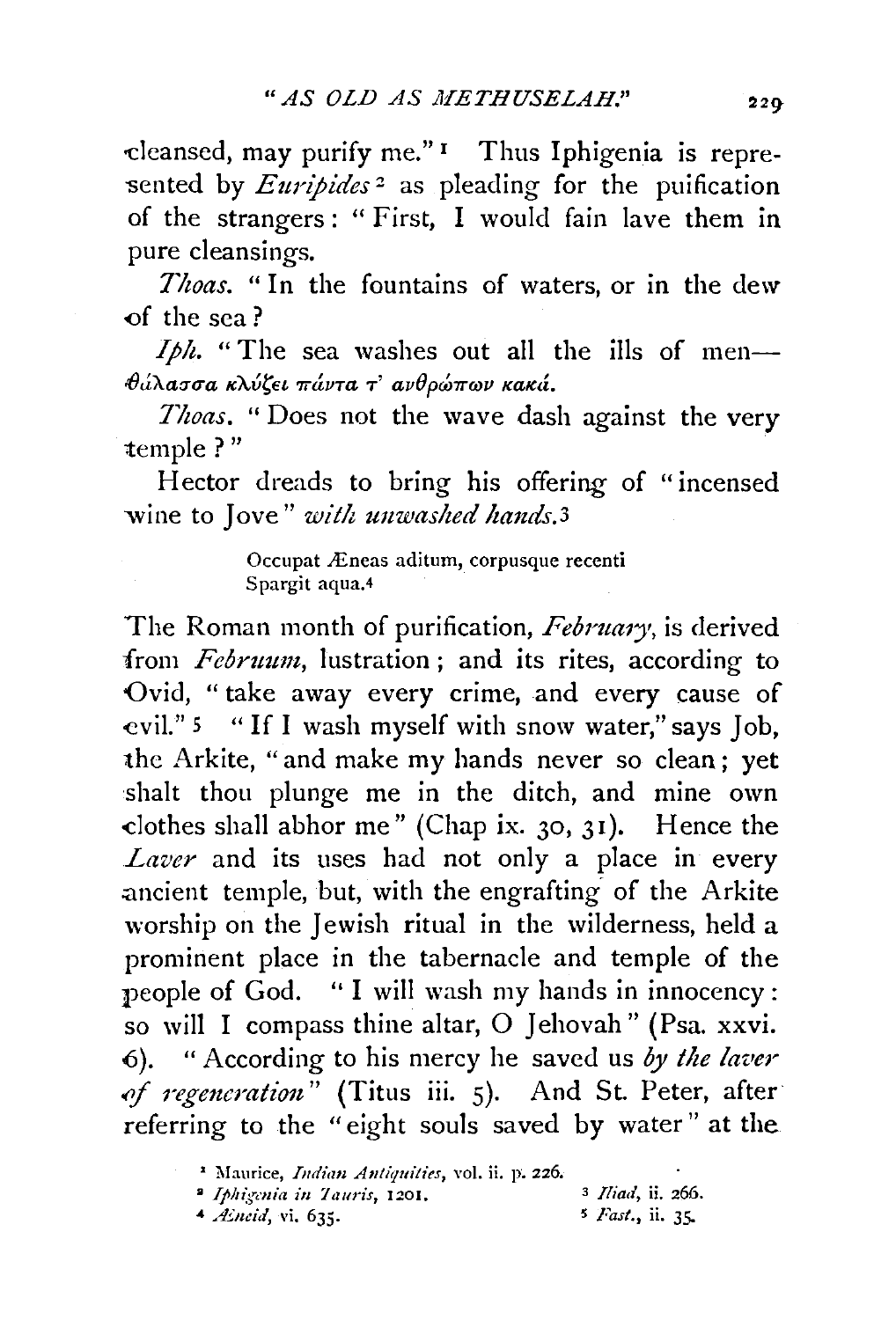Deluge, adds, "The like figure whereunto baptism doth. also *now save us*" (1 Peter iii. 20, 21). It may be noticed here as a curious coincidence that it was in the city sacred to Arkite memories, and as St. Jerome tells. us, the place of Noah's sepulchre,  $\widetilde{\gamma}$ oppa, that St. Peter had the vision of " the *vessel,* as it had been a great sheet," full of "fourfooted beasts of the earth, and creeping things, and fowls of the air"-the ark in miniature, in short-when he was commanded to receive the Gentiles, no longer unclean, into the Church bybaptism (Acts xi.  $4-10$ ).

The "bread and wine" of the Arkite festivals may have been the daily food of the patriarch and his family in the ark. Examples of these sacred feasts, where bread and wine alone were used, are found in the. gatherings of Job's family; on Raguel's (Jethro's) meeting with Aaron and the elders of Israel " to eat bread before God (Exod. xviii. 12); on Melchizedek's meeting Abraham after the slaughter of the kings (Gen. xiv.  $18$ ). and when David returned with the ark (2 Sam. vi.)

*(d) Sacerdotalism* had its origin in the Arkite worship.

That Noah, before and after the Deluge, held some such office as priest-king, and was known as "Preacher of *Righteousness*," are facts to be gleaned from the Bible itself. We are likewise informed that he "lived" --in what sense remains to be seen--350 years after the Flood. We must suppose, therefore, that duringthose centuries of unquestioned and undivided rule, this priest-kingship of righteousness grew in extent and importance with the population of the world. " There must have been some distinguished characteramong the immediate descendants of Noah, to whom.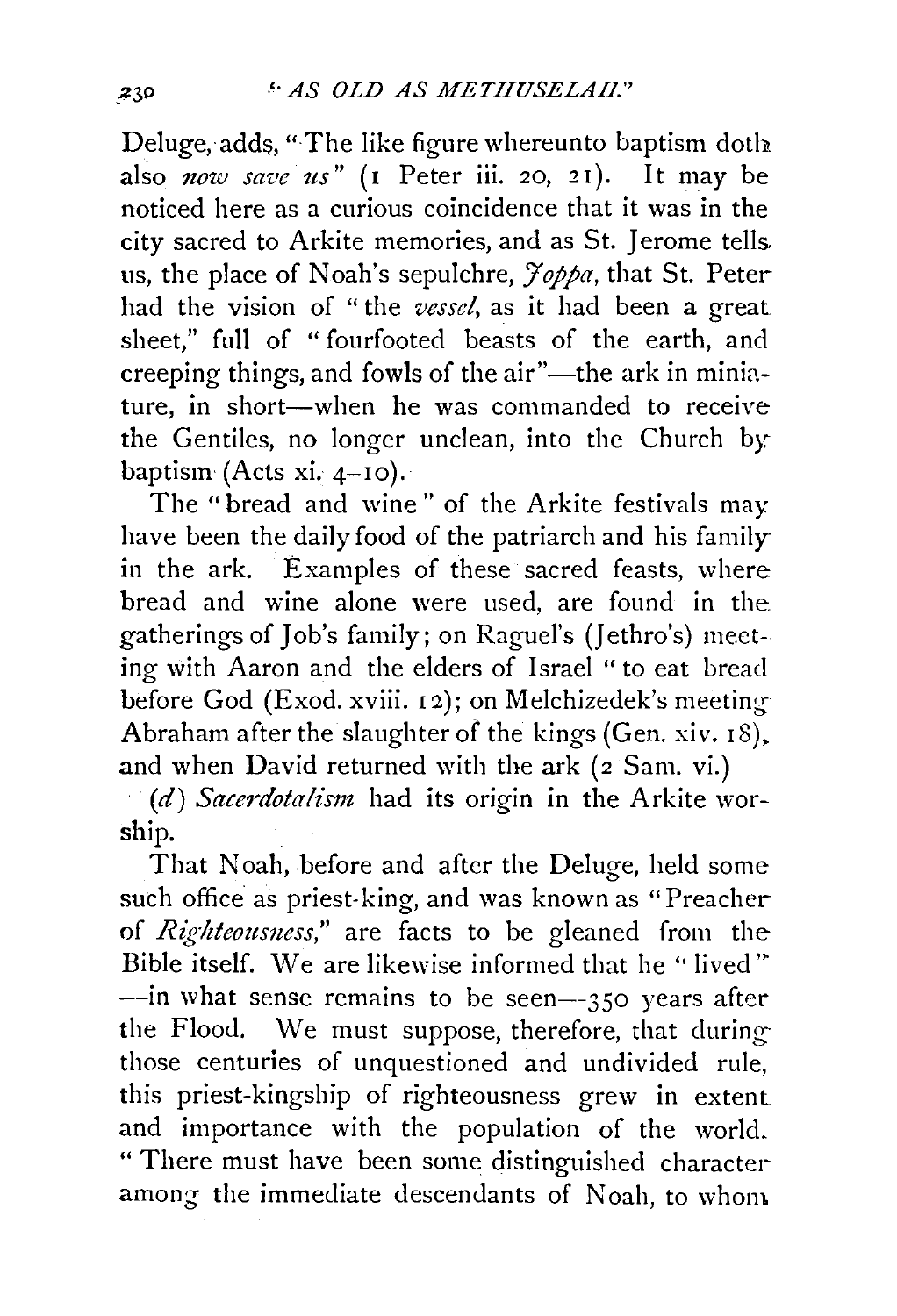the several branches of the patriarchal family laid claim as a common ancestor, assumed his name as chieftain of the tribe, regarded him as tutelary genius, and in their respective systems of theology in succeeding ages adored him as divinity." $\frac{1}{1}$  It was, no doubt, from this source that the ancient systems of the world, including those of Egypt, India, Greece, and Celtic Britain, derived their ideas of the priesthood; after this model that the Hebrews were commanded to consecrate Aaron and his sons; and to this order our blessed Lord Himself belongs, " a high priest for ever." Four hundred years before the appointment of the Aaronic priesthood we get a glimpse, brief but clear, of these ancient people. To Abraham returning from the slaughter of the kings a stranger, evidently of kingly rank and priestly office, presents himself at the valley of Shaveh. He carries with him, perchance after the manner of his race, a small model of the ark, brings forth the sacramental present of "bread and ·wine," receives from the victor of the Elamites a" tenth of the spoils," and blesses the patriarch in the name of his God. Who then is this ? He is described as "Lord of Salem," " King of *Righteousness,"* and " Priest of the High God." None in Canaan can tell his genealogy. He is to them "without father, without mother, and without pedigree," for the origin of his priesthood lies beyond the Flood. Had one of Cromwell's Ironsides suddenly appeared in the days of Marlborough, in spirit, garb, and speech, he would probably have excited less astonishment than this ancient " Puritan" in the breast of "Abram the Hebrew." Yet, it would appear, he understood his language; he promptly ac-

• Maurice, *btd. Antiq.,* vii. 44•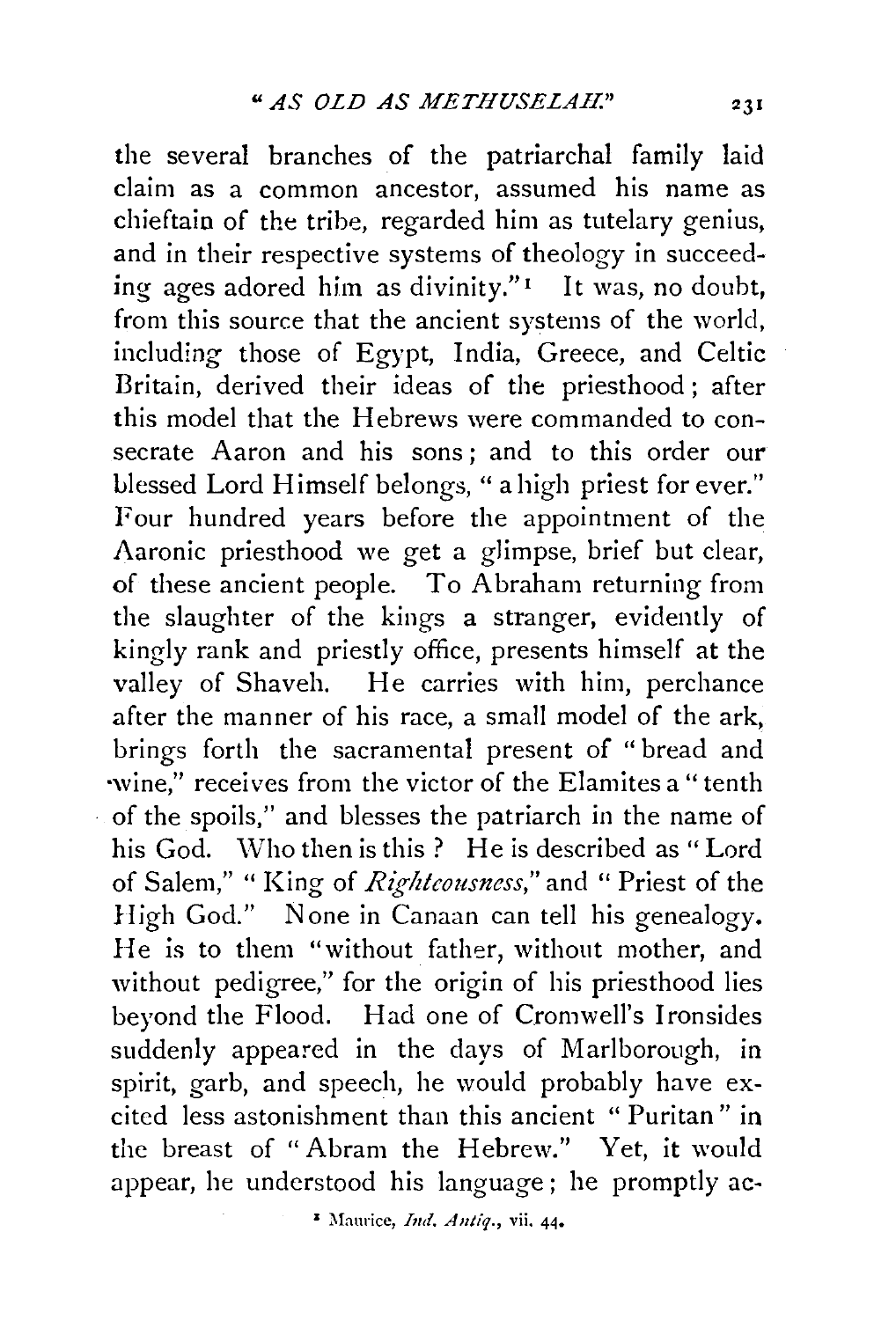knowledges his supremacy ; and, though himself the ancestor of a long line of high priests, kneels to receive his benediction. " Now without all contradiction the less is blessed of the better "-of the *elder* (Heb. Vers.) the title of Japheth in Genesis x. 21. Here, then, is one little tribe, with its priest-king of *Righteousmss* at Salem-already, therefore, a sacred place and stronghold, apparently, of the persecuted remnant when assailed by the worshippers of the sun-god. We read, later, in Joshua's time, of Adoni-zedek, " Lord of *Righteousness*," and King of Jerusalem, who was slain among the enemies of the Jews (Joshua x. I). So that we have it proved that there *was* a dynasty of " Righteousness ; " that its priesthood was superior to Aaron's in its origin, dignity, and duration ; that its headquarters from the earliest ages were established at Jerusalem, which thus becomes, in a new and significant sense, "the mother of us all."

But we have not yet done with Melchizedek. The author of the Epistle to the Hebrews says, " He abideth a priest continually;" and "Here men that die receive tithes, but there [he receiveth them] of whom it is witnessed that *he liveth*" (Chap. vii. 8). Now Melchizedek could only be said to live for ever *in his priesthood.* The Bible speaks of him in the past: "Consider how great this man *was."* Four hundred years later one of his successors was slain by Joshua. To those, therefore, who will listen only to the letter of the word for evidence that Noah "iived" 350 years in his dynasty, or priesthood, I would commend the study of this New Testament phrase, "It is witnessed that *he liveth."* 

Shall we notice here, in passing, the "Broad Church-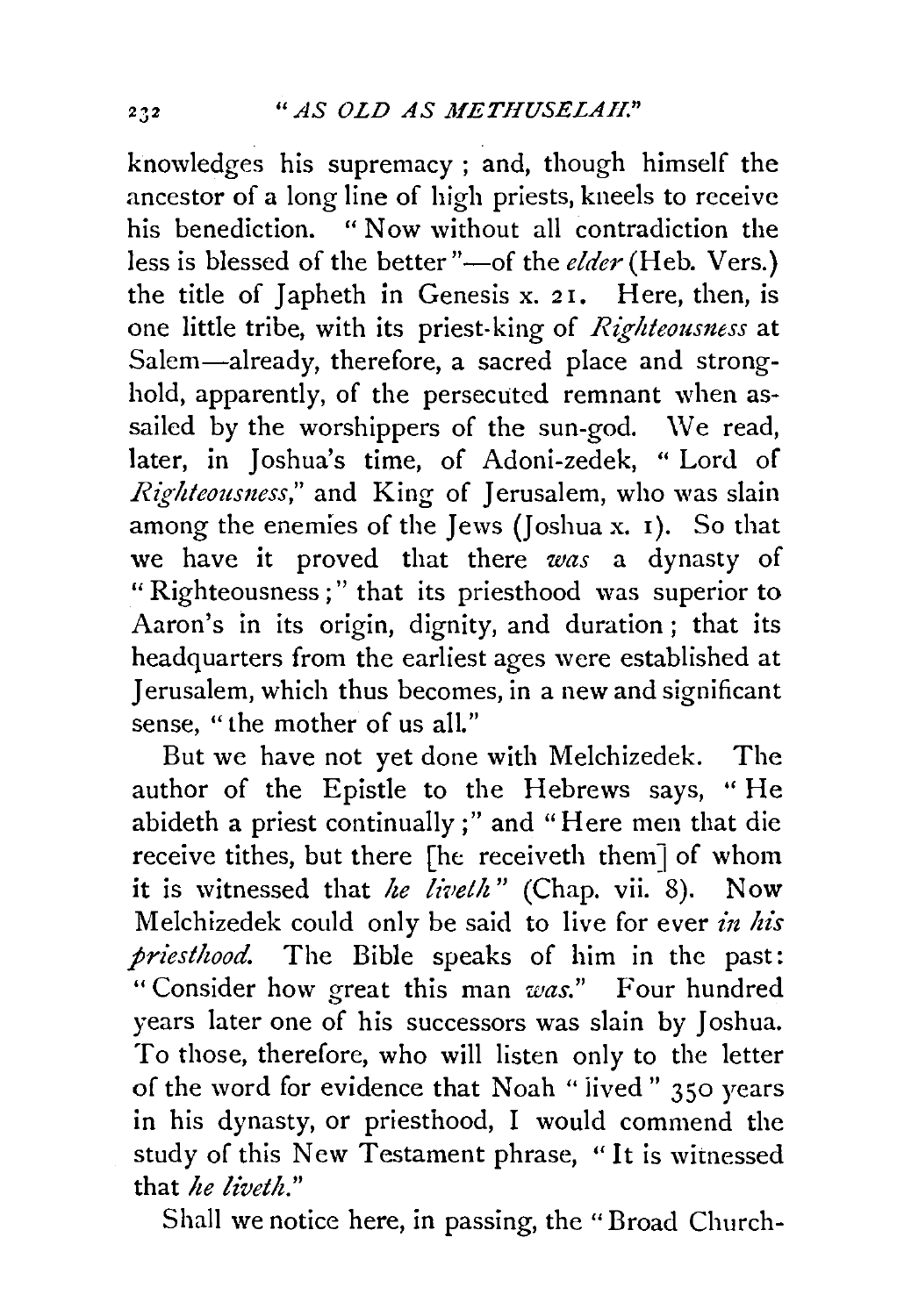ism" of Abraham? his entire freedom from bigotry, narrowness, and sectarian prejudice? This priest *d*  Salem is not of his sect, nor country, nor race, yet he recognizes him as a "better" man than himself, gives honour and tribute where it is due, and takes the blessing at his hands. The religion of Christ is older, wider, better than any sect. There are great and good men who "follow not with us;" and it is the mark of true greatness and goodness to acknowledge these whenever and wherever they are found. Notice also before leaving this subject that the Arkite religion, with its Ark of the Testimony, its ancient sacraments, its everlasting priesthood, is ours. The order of Aaron has long since been abolished, and is never to be restored. It is to this oldest of dispensations that the "lost tribes" of Jew and Gentile must gather. If Jerusalem ever again becomes the metropolis of Christianity, it will only be under the kingship of Him who is "a priest for ever after the order of Melchizedek."

II. THE HELIO-ARKITES.—Although the grandeur and extent of the Arkite worship, under its priestkings of *Righteousness*, are only demonstrable from its ruins, the fact is indisputable that for several centuries .after the Deluge it held unrivalled sway over the entire human race. It has left such evidence as the ocean leaves in its shore-lines, visible to the scientist of all lands and ages. The strata of the globe have suffered upheaval, displacement, in some instances they have been overturned; but the proofs of their existence and ancient order are to unprejudiced eyes irrefragable. Every nation started on its life-mission with the knowledge of the true God and the inheritance of a pure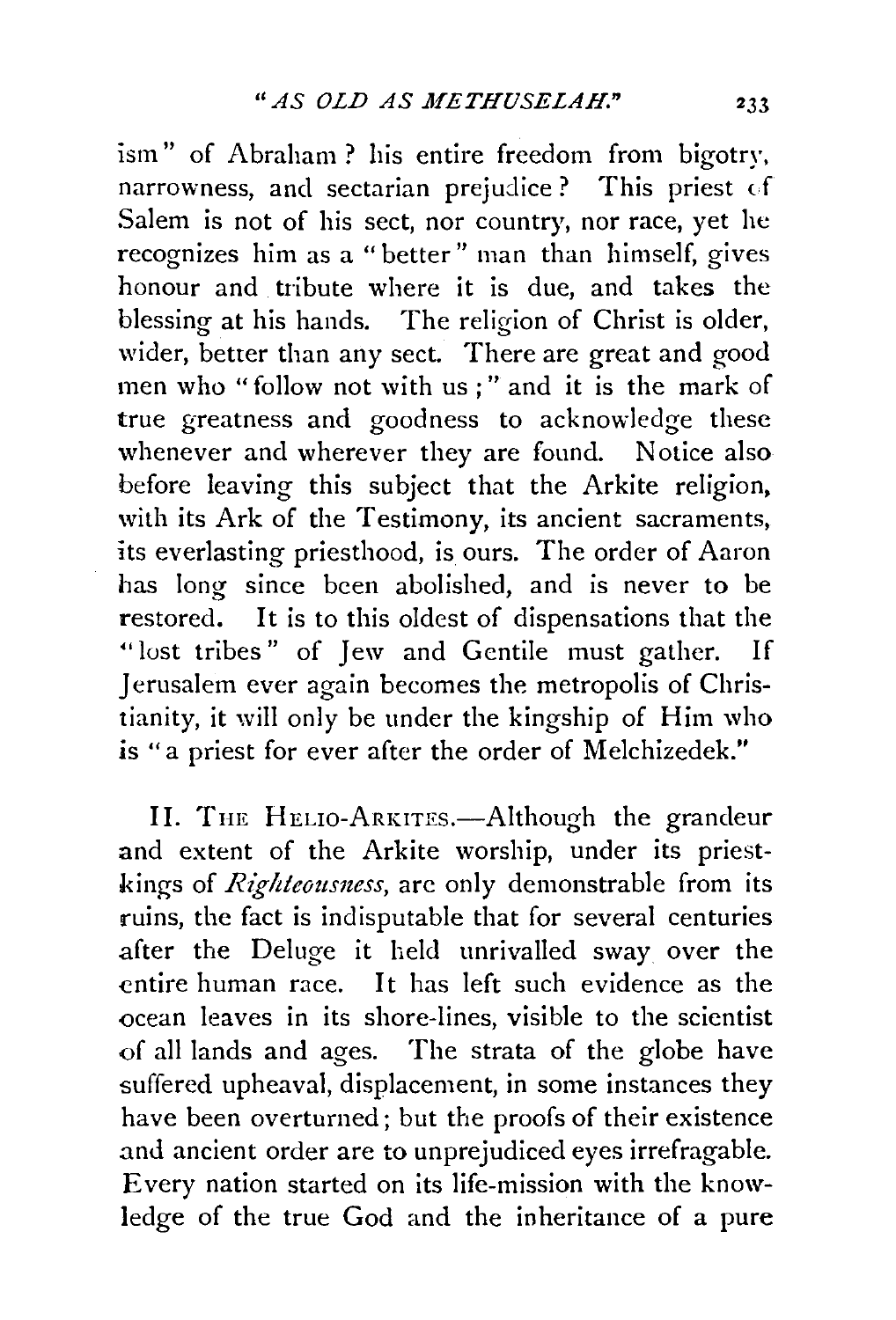religion. Over all the earth, for the first ages, there was but "one Lord" (Jehovah), and his name one. Ruin, Redemption, and Regeneration, seen dimly, indeed, as compared with present light, were the essentials of its gospel; while to its priesthood were committed the divinely established ritual of its temple service and "the oracles of the living God."

It was scarcely, however, to be expected that a religion so pure, simple, and exacting could long be popular, or remain unchecked amid the rapidly increasing corruption and violence of those times. Men " knew God, but glorified him not as God, neither were thankful ; but became vain in their imaginations ... and changed the glory of the incorruptible God into an image made like to corruptible man, and to birds, and fourfooted beasts, and creeping things. They changed the truth of God into a lie, and worshipped and served the creature rather than the Creator who is blessed for ever" (Rom. i.  $18-32$ ). No words could more fitly describe the origin and development of the Hamite apostasy, and the consequent decline and overthrow of the Arkite religion. The name *Helio-Arkite* has been employed by all the higher authorities on this subject in preference to "sun-worship," as more accurately descriptive of that most popular superstition. No doubt the sun-god held the prominent place in their theogony ; but the Deluge was too recent, the facts too notorious, and the belief in the Arkite religion too widely diffused, to permit the immediate abolition of the ancient ritual. Many of the names, rites, and symbols of the Arkites. were retained. The crescent moon became the symbol of the ark ; the bull became sacred from the confor-

234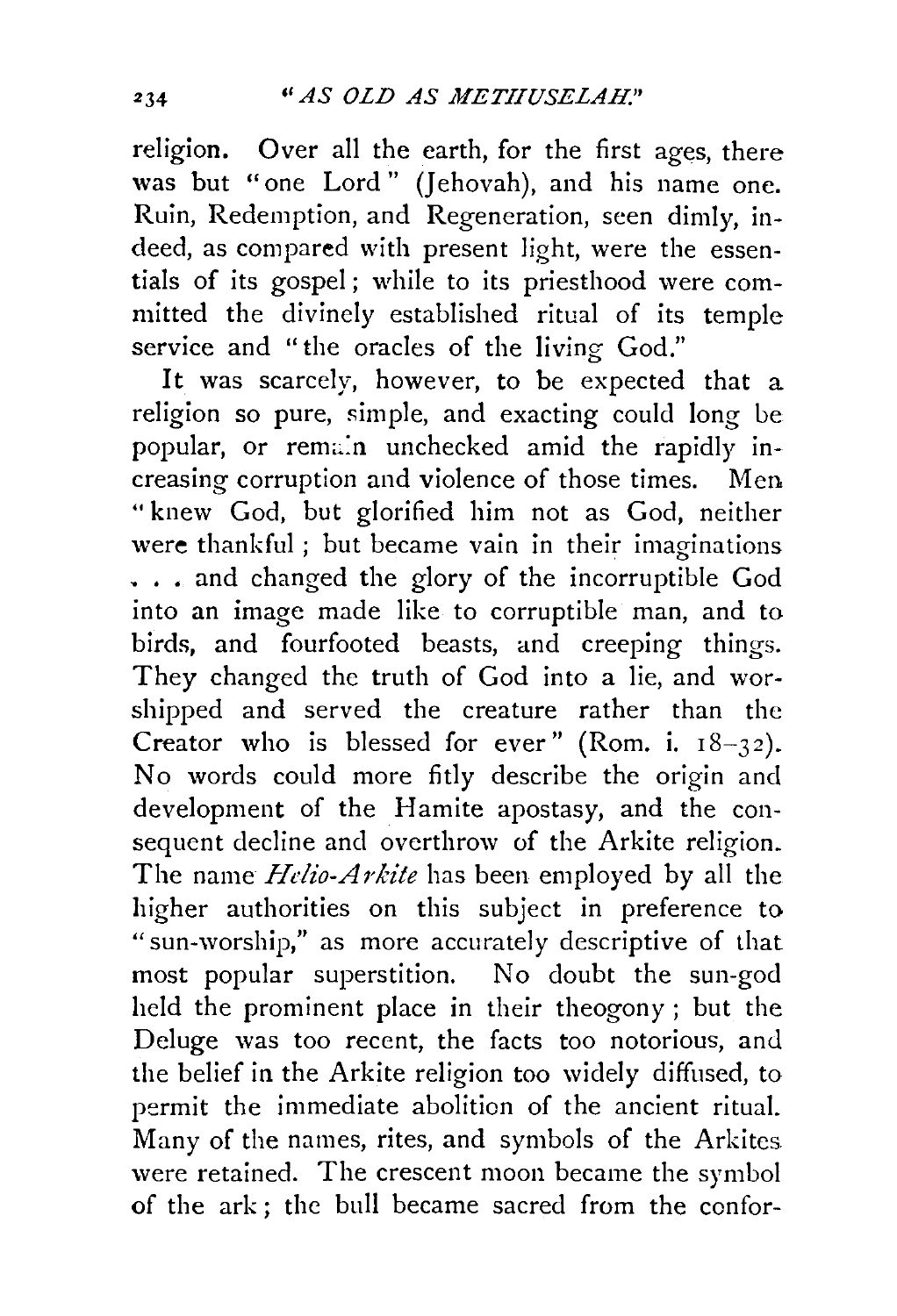mation of its horns; Noah became Deucalion- $Deu$ Helion-" the sun-god;" Jehovah was probably the *'7ove* of the Pelasgi, then the Zeus of Homer, and the father-of-the-day of the Japhethites. The ark of the testimony, according to Herodotus,<sup>I</sup> crowned the Temple of Belus at Babylon. Even the Philistines, in Samuel's time, gave the ark of the Hebrews a place beside their fish-god in the temple of Dagon ; and when they could no longer keep it with safety, they put it on a new cart, and watched to see whether the kine would, of their own accord, take the road to Bethshemesh-ancient "House of the Sun" (1 Sam. vi. 12).

The "350 years after the Flood" would bring us, according to accepted chronology, down to the call of Abram. Was Noah a contemporary of the patriarch? Was the world in mourning for its second progenitor. in his 950th year, when the household of Terah left Mesopotamia ? Were his gigantic sons at the head of their nations in Isaac and Jacob's times? There is no trace, even the faintest, of this in Scripture. On the contrary, we have abundant evidence that the priestrule of the Noachidæ had all but passed away. The Shemitic ancestors of the Hebrews, according to Joshua (Chap. xxiv. 2), "served other gods." When Abram entered the country promised to him, "the Canaanite was then in the land," and Melchizedek alone, at the head of a small "remnant" of the Arkites, remained true to the "Most High God." If, as we suppose, Job lived in those times, "the greatest of all the men of the East," he was exposed to the inroads of the Chaldeans and Sabæans: his own wife tempted him to abjure his religion; and his

' Vol. ii. 582. (Rawlinson.)